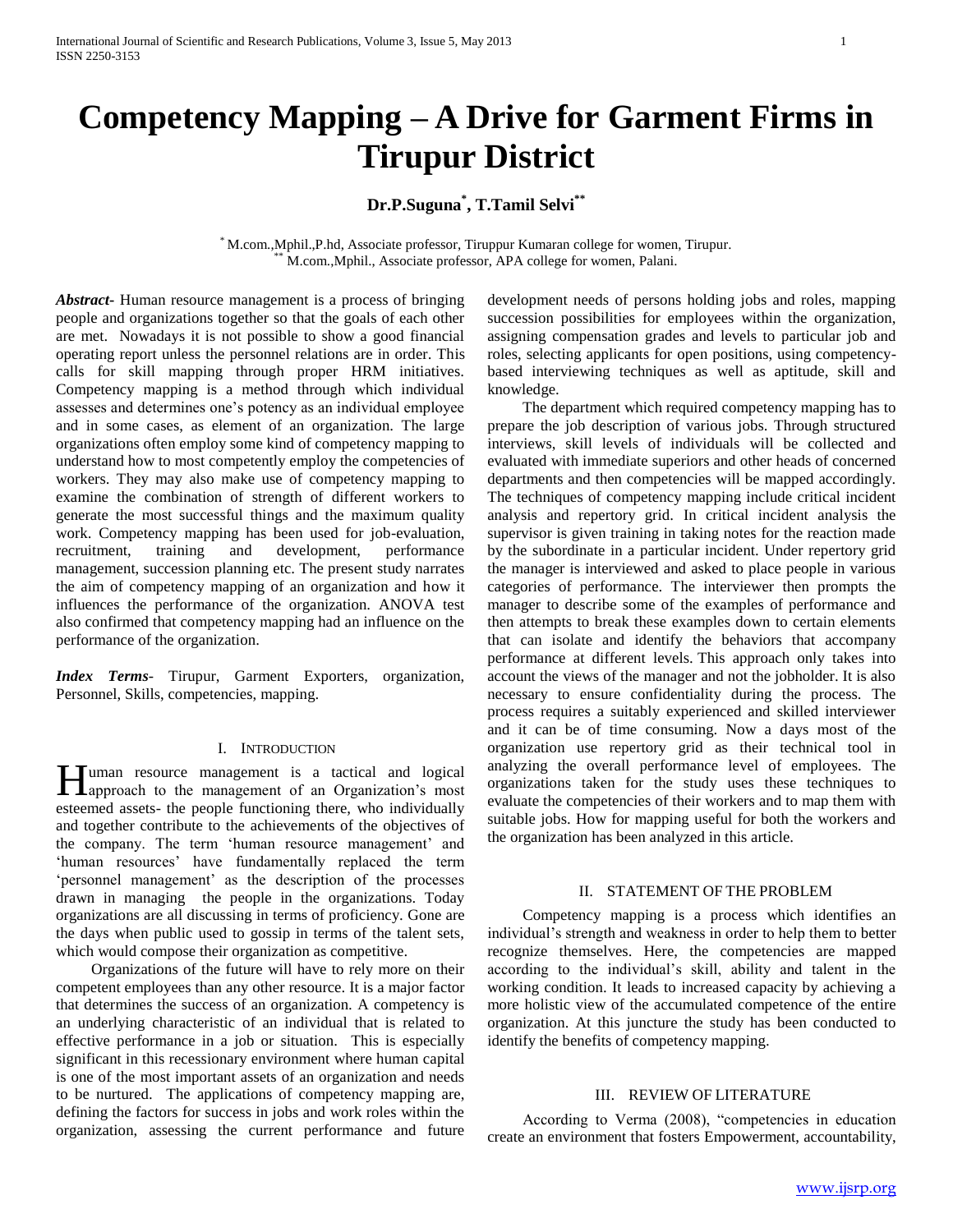and performance evaluation, which is consistent and equitable. The acquisition of competencies can be through talent, experience, or training."

 Miller, et. al. (2010) suggests, "there are two senses in which competence can be defined. The first is competence equating to performance, which is the ability to perform nursing tasks, and the second is competence as a 'psychological construct.'

#### IV. OBJECTIVES OF THE STUDY

- To evaluate the organization personnel's competency level.
- To know the aims of competency mapping.
- To study the benefits of competency mapping in an organization

#### V. RESEARCH METHODOLOGY

 Export garment organizations of Tirupur District have been taken as sampling unit for the study. The study being analytical nature, 50 garment export organizations of total population have been selected as sample respondents by using convenient sampling technique. Interview schedule has been used as an instrument to conduct this research. A well structured close ended interview schedule with queries relating to – level of competencies of personnel, aims of competency mapping and the benefits of competency mapping have been framed to obtain primary data from the respondent group. The secondary data for the review were sourced from news bulletin of various textile and research agencies, both official and unofficial newspapers. The study period extended for about 2 months from November 2012 to December 2012. In order to analyze the objectives of the study, statistical techniques viz., Chi square test, ANOVA have been used to test the relationship among the variables taken for study.

#### VI. ANALYSIS

#### **PROFILE OF THE RESPONDENTS**

 Demographic details of 50 organizations varying in experience, capital employed and application level has been depicted in this section. Table No.1 has shown the personal details of the respondents.

#### **TABLE 1 PERSONAL FACTORS**

 Personal factors like year of experience, capital employed and type of application level are described using simple percentage method.

| PERSONAL FACTORS                  |    |                       | NO.OF.<br><b>RESPONDENTS</b> | PERCENTAGE% |  |
|-----------------------------------|----|-----------------------|------------------------------|-------------|--|
|                                   |    | Below 5 years         | 5                            | 10          |  |
|                                   |    | $5 - 10$ years        | 10                           | 20          |  |
|                                   |    | $10 - 15$ years<br>20 |                              | 40          |  |
| <b>EXPERIENCE</b>                 |    | Above 15 years        | 15                           | 30          |  |
|                                   |    | <b>Total</b>          | 50                           | 100         |  |
|                                   |    | Below 5 lakhs         | 10                           | 20          |  |
|                                   |    | $5 - 10$ lakhs        | 5                            | 10          |  |
| <b>CAPITAL</b>                    |    | $10 - 15$ lakhs       | 10                           | 20          |  |
| <b>EMPLOYED</b>                   |    | Above 15 lakhs        | 25                           | 50          |  |
|                                   |    | <b>Total</b>          | 50                           | <b>100</b>  |  |
|                                   |    | Advanced              | 15                           | 30          |  |
| <b>TYPE</b><br><b>APPLICATION</b> | OF | proficient            | 35                           | 70          |  |
| <b>LEVEL</b>                      |    | <b>Total</b>          | 50                           | <b>100</b>  |  |

 There has been more number (70%) of respondents with above 10 years of experience (20+15). However 20% constitutes 5-10 years of experience and 10% of them only new entrants to the business (below 5 years experience). 50% of the respondents employed above 15 lakhs as their capital, 20 % of them have employed 10 – 15 lakhs and the same number have invested below 5 lakhs and only 10% have employed 5 -10 lakhs as their capital. 70 % of the respondents have been demonstrating

proficient application level to adequately perform related tasks without guidance. 30% of the respondents have been demonstrating advanced application level to perform fully and independently related tasks with high quality standards.

 Competence is a combination of knowledge, skills and behavior used to improve performance; or as the state or quality of being adequately or well qualified, having the ability to perform a specific role. Competency assessment involves the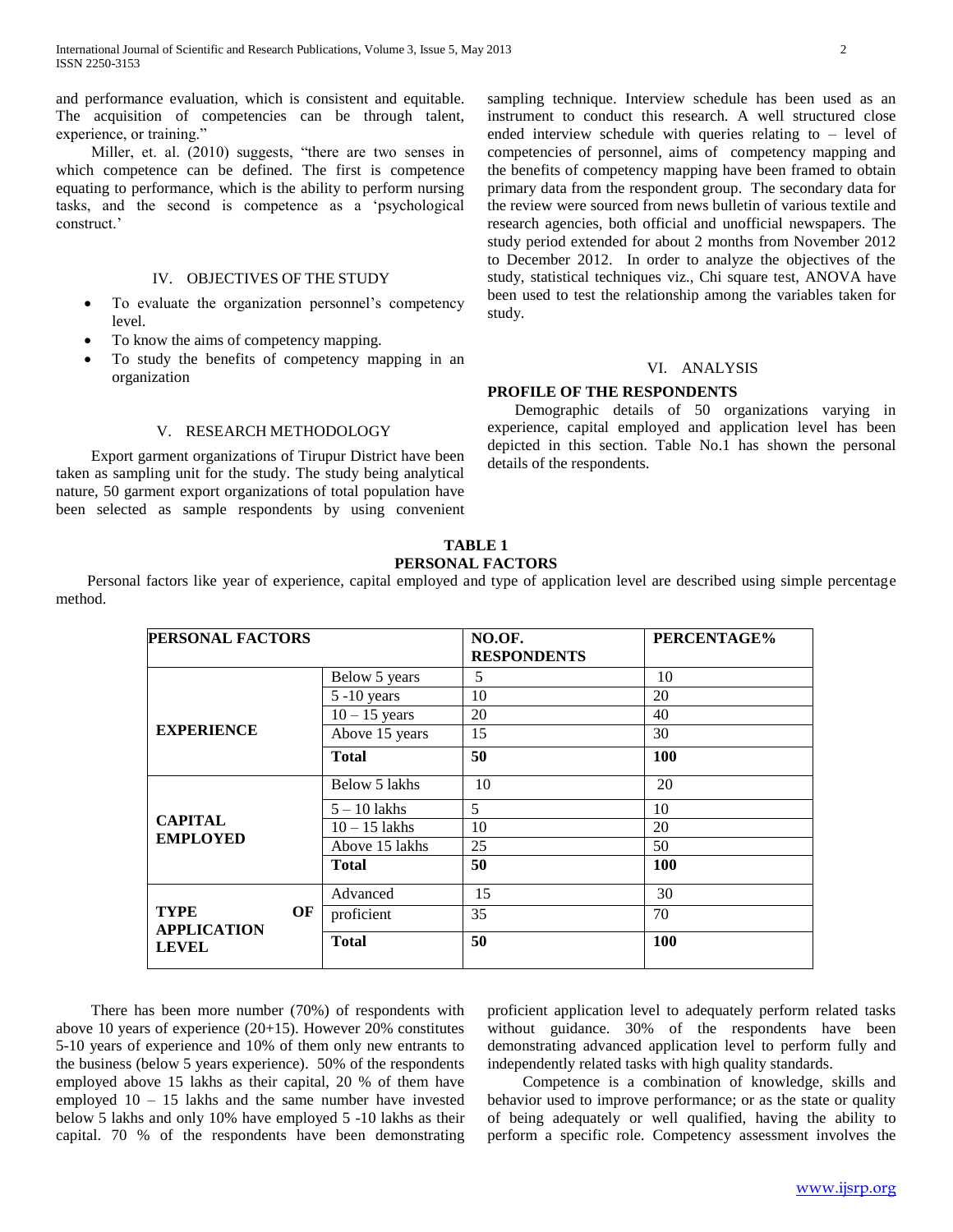measurement of an individual's competencies. A clear perspective of personnel's competency and skill levels has been depicted in table no.2 by using descriptive statistics method. Accepted factors have been assigned with the maximum mean value of 5 and the minimum value of 1 and the factors have been graded from very good to very bad. The mean of the opinion score for each variable has directed the agreeability level of the respondents.

| Table No: 2                                           |  |  |  |  |  |  |  |
|-------------------------------------------------------|--|--|--|--|--|--|--|
| Competency level of the personnel in the Organisation |  |  |  |  |  |  |  |

| Competency level of personnel | <b>Total</b>                                 | <b>Mean</b> |     |
|-------------------------------|----------------------------------------------|-------------|-----|
|                               |                                              | score       |     |
|                               | Accurate knowledge about financial resources | 170         | 3.4 |
| Business awareness            | Knowledge about company products             | 165         | 3.3 |
|                               | Understand the industry                      | 145         | 2.9 |
|                               | To understand various scenarios              | 165         | 3.3 |
| Decision-making               | Able to give opinions                        | 170         | 3.4 |
|                               | Accept delegated authority                   | 150         | 3   |
|                               | Managing whole business                      | 165         | 3.3 |
| Team management               | Improve team effectiveness                   | 155         | 3.1 |
|                               | Actively organizes activities                | 160         | 3.2 |
|                               | Able to present technical data               | 150         | 3   |
| Communication skills          | Able to facilitate group                     | 170         | 3.4 |
|                               | Knowledge about technical writings           | 160         | 3.2 |
|                               | Able to plan strategically                   | 165         | 3.3 |
| Planning skills               | Understand spatial planning                  | 170         | 3.4 |
|                               | Able to conduct action research              | 150         | 3   |

 While analyzing the business awareness, competence of the personnel of 50 respondents, most of the respondents have viewed that their personnel have accurate knowledge about the financial resources (mean value 3.4), have knowledge about company products (mean value 3.3) and understand the industry (mean value 2.9). In Decision making skill most of the respondents accepted that their personnel have been able to give opinion to the management (mean value 3.4), understand various scenarios of the business (mean value 3.3) and accepted to delegate the authority (mean value 3.0). While evaluating the Team management skill of the personnel, the respondents have agreed that their personnel have been able to manage the whole business (mean value 3.3 as it inculcate the employees repertory grid activity), they actively organize activities (mean value 3.2) and they have improved team effectiveness (mean value 3.1). While assessing the communication skill of the personnel, the respondents have agreed that their personnel have good communication skill to facilitate group (mean value 3.4), have knowledge about technical writings (mean value 3.2) and able to present technical data (mean value 3.0). In planning perspective of the personnel the respondents have accepted that their personnel have understand the spatial planning (mean value 3.4), able to plan strategically (mean value 3.3) and able to conduct action research (mean value 3.0).

#### VII. COMPETENCY MAPPING

 Competency mapping is a process through which one assesses and determines one's strengths as an individual worker and in some cases, as part of an organization. It generally examines two areas: emotional intelligence and strengths of the individual. Large organizations frequently employ some form of competency mapping to understand how to most effectively employ the competencies of workers. They may also use competency mapping to analyze the combination of strengths in different workers to produce the highest quality work. By conducting job analysis and preparing competency based job description, mapping the competencies of individuals can be done which step towards the success of the organization.

Finding the right fit for the right job is a matter of concern for most organizations especially in today's economic crisis. This need came about due to increased cost of manpower, need for ensuring that competent people are available for performing various critical roles. Technology, finances, customers and markets, systems and processes can all be set right or managed effectively if we have the right kind of human resources. For focus in performing roles-need for time management, several organizations have realized the importance of competency mapping. Table no.2 has shown the aim of competency mapping.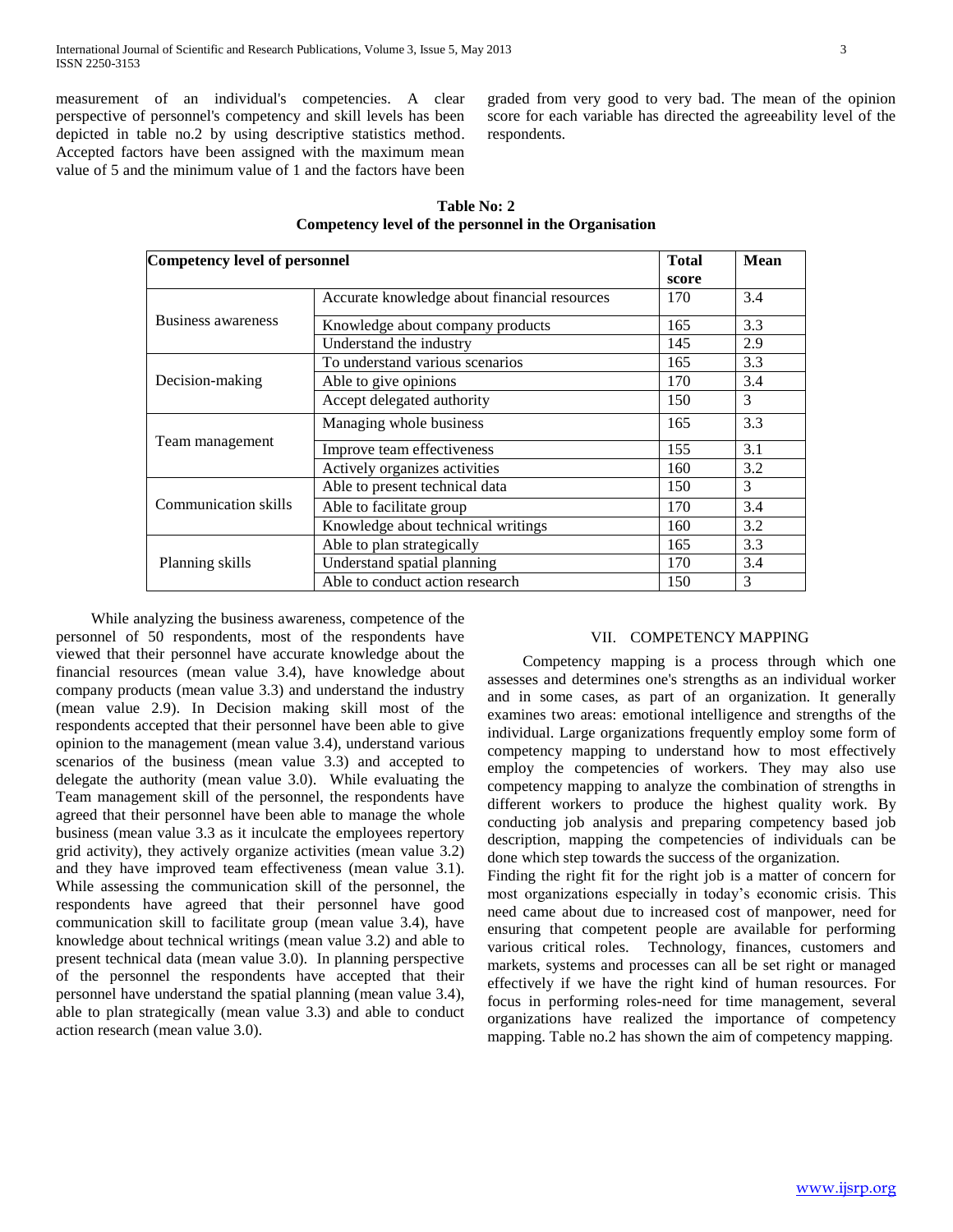**TABLE NO.3 AIM OF COMPETENCY MAPPING**

| AIM OF COMPETENCY MAPPING                                                   | No.         | $\frac{0}{0}$ |
|-----------------------------------------------------------------------------|-------------|---------------|
|                                                                             | respondents |               |
| To create an excellent mind in employees by mapping their superior          | 14          | -28           |
| performance with right job                                                  |             |               |
| To understand the gap between present level ability and desired proficiency | 20          | 40            |
| level that required for their job                                           |             |               |
| To achieve important result for a particular job                            | 16          | 32            |
|                                                                             |             |               |

 28% of the respondents have realized the importance of competency mapping to create an excellent mind in employees. 40% of them have ensured that competency mapping helps to understand the gap that exists between the required and the present level and then train the employees to a desired level of proficiency required for their job. To achieve important result for a particular job competency mapping has been needed as opined by 32% of the respondents.

 To find whether there has been any association between the **personal factors** (year of experience and capital employed) and the dependent factor **"Aim of competency mapping",** chisquare test has been carried out in table no:3 with the null hypothesis.

|                          |                     | Aim of competency mapping                            | <b>Total</b>                      | Chi-                         | <b>Sig</b> |                 |           |
|--------------------------|---------------------|------------------------------------------------------|-----------------------------------|------------------------------|------------|-----------------|-----------|
| <b>Personal factors</b>  |                     | To create an<br>excellent<br>in<br>mind<br>employees | To achieve<br>important<br>result | To build core<br>competition |            | square<br>value |           |
|                          | Below 5years        | $\overline{4}$                                       | 5                                 | $\overline{2}$               | 11         |                 |           |
|                          | 5-10 years          | 3                                                    | 6                                 | $\overline{4}$               | 13         |                 |           |
| Year<br>of<br>experience | $10-15$ years       | 5                                                    | 6                                 | $\overline{3}$               | 14         | 5.895           | <b>NS</b> |
|                          | Above15year         | $\overline{2}$                                       | 3                                 | $\overline{7}$               | 12         |                 |           |
|                          | <b>Total</b>        | 14                                                   | 20                                | 16                           | 50         |                 |           |
|                          | <b>Below 5lakhs</b> | 3                                                    | $\overline{5}$                    | $\overline{2}$               | 10         |                 |           |
| Capital                  | 5-10lakhs           | $\overline{2}$                                       | $\overline{2}$                    | $\mathbf{1}$                 | 5          |                 |           |
| employed                 | 10-151akhs          | $\mathbf{1}$                                         | 6                                 | 3                            | 10         | 3.989           | <b>NS</b> |
|                          | Above15lakh         | 8                                                    | $\overline{7}$                    | 10                           | 25         |                 |           |
|                          | <b>Total</b>        | 14                                                   | 20                                | 16                           | 50         |                 |           |

 Low chi-square value proved that there has been no significant association between the **'year of experience**' and the dependent factor **'aim of competency mapping'.** Hence the hypothesis has been accepted. **'Capital employed'** as a personal factor has no significant influence on **'aim of competency mapping'** which has been proved with the low chi-square value. Any organization irrespective of number of years of experience and capital employed may employ some form of competency mapping to understand how most effectively employ the competencies of workers to analyze the combination of strength in different workers to produce highest quality work.

#### VIII. BENEFITS OF COMPETENCY MAPPING

 Competency mapping is a process which identifies the key competencies for a particular position in an organization using it for job-evaluation, recruitment, training and development, performance management, succession planning, etc. As a result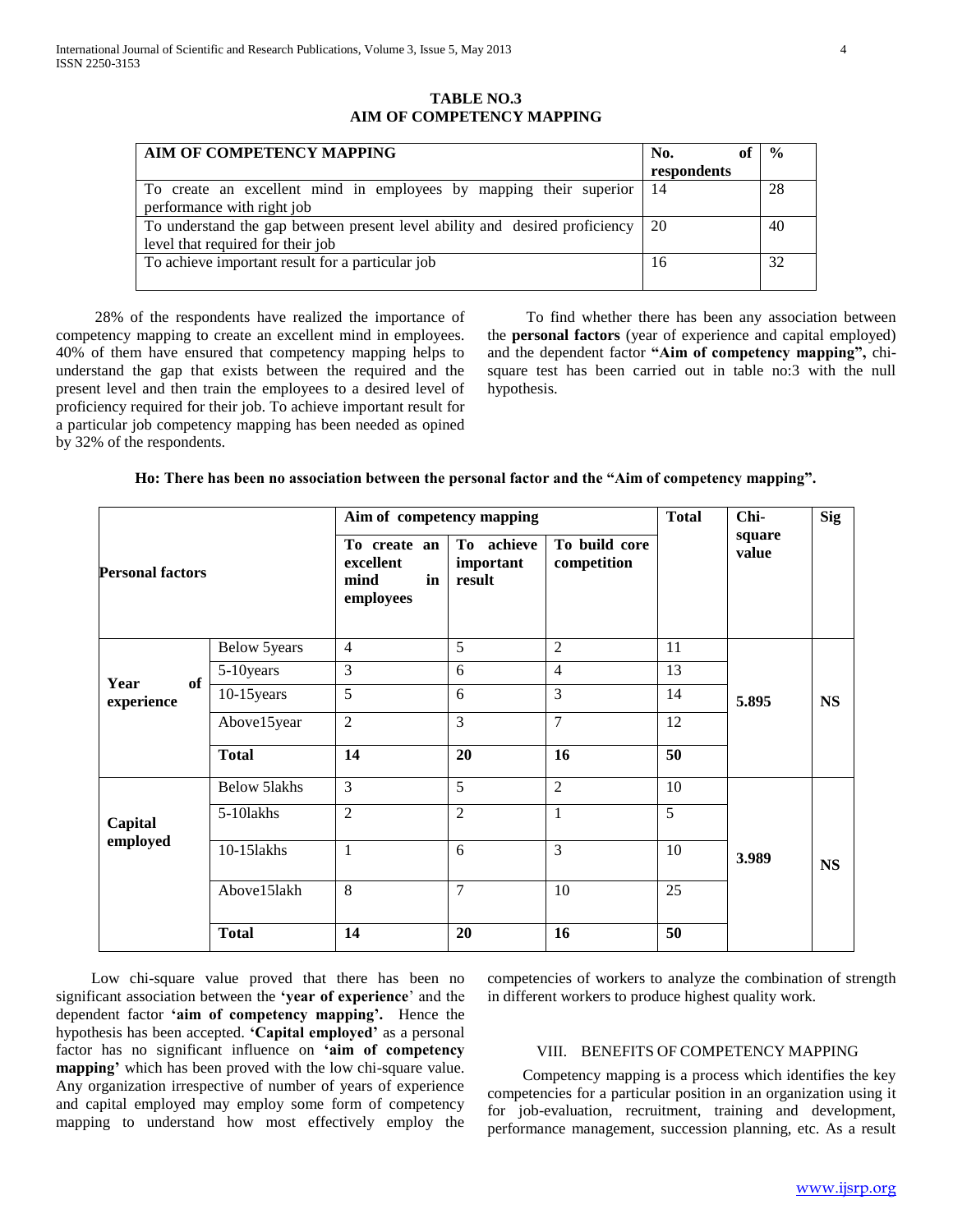of competency mapping, all the HR processes like talent induction, management development, appraisals and training yield much better results. The competency mapping process needs to be strongly integrated to help companies "raise the bar"

of performance expectations. Table no.5 has shown the benefits of competency mapping.

## **TABLE NO.4 BENEFITS OF COMPETENCY MAPPING**

| <b>Benefits of competency mapping</b>      | No.of respondents | $\frac{0}{0}$ |
|--------------------------------------------|-------------------|---------------|
| Better employee retention                  |                   | 20            |
| Ease and accuracy of the selection process | 30                | 60            |
| Increased productivity                     |                   | 20            |
| Total                                      | 50                |               |

 20% of the respondents have said that the competency mapping provides better employee retention which is a more specific and objective assessment of their strengths to enhance their skills. 60% of the respondents have viewed that the competency mapping has improved the selection process as easy and accurate one. The remaining respondents (20%) have accepted that the competency mapping has increased their productivity.

 To find whether there has been any difference of opinion among the respondents who have varied with different years of experience and investment about the **"benefits of competency mapping",** ANOVA test has been carried out and shown in table no:5 with the null hypothesis.

**Ho:** There has been no difference between the personal factors and the **"benefits of competency mapping".**

| <b>Personal factors</b> |                         | <b>Benefits</b>                                                                               |        |                                  |    | Chi-<br>square | <b>Sig</b> |
|-------------------------|-------------------------|-----------------------------------------------------------------------------------------------|--------|----------------------------------|----|----------------|------------|
|                         |                         | <b>Better</b><br>Ease<br>and<br>employee<br>accuracy of the<br>retention<br>selection process |        | <b>Increased</b><br>productivity | al | value          |            |
|                         | <b>Below</b><br>5 years | $\overline{2}$                                                                                | $\tau$ | $\overline{2}$                   | 11 |                |            |
|                         | 5-10 years              | 5                                                                                             | 6      | $\overline{2}$                   | 13 |                |            |
| Year                    | $10-15$ years           | $\overline{2}$                                                                                | 8      | $\overline{4}$                   | 14 | 1.5570         | <b>NS</b>  |
| of                      | Above                   | $\mathbf{1}$                                                                                  | 9      | $\overline{2}$                   | 12 |                |            |
| experien                | 15 years                |                                                                                               |        |                                  |    |                |            |
| ce                      | <b>Total</b>            | 10                                                                                            | 30     | 10                               | 50 |                |            |
|                         | <b>Below</b><br>5 lakhs | $\overline{2}$                                                                                | 6      | $\overline{2}$                   | 10 |                |            |
|                         | 5-10 lakhs              | 3                                                                                             | 8      | $\overline{4}$                   | 15 |                | <b>NS</b>  |
| Capital                 | 10-15 lakhs             | $\overline{2}$                                                                                | 6      | $\overline{2}$                   | 10 | 0.192          |            |
| employe<br>d            | Above                   | 3                                                                                             | 10     | $\overline{2}$                   | 15 |                |            |
|                         | 15 lakhs                |                                                                                               |        |                                  |    |                |            |
|                         | <b>Total</b>            | 10                                                                                            | 30     | 10                               | 50 |                |            |

### **TABLE NO.5 PERSONAL FACTORS VS. BENEFITS OF COMPETENCY MAPPING**

 The null hypothesis has been accepted due to low F value (1.5570) and inferred that there has been no significant difference of opinion among the respondents who have varied years of experience about the benefits of competency mapping. All the respondents have been accepting that competency mapping had a positive improvement in their organizations' activity. Capital employed as personal factor does not have any influence on the

dependent factor 'Benefits of mapping'. Hypothesis has been accepted due to low F value (0.192). The respondents who have different categorization of capital employment have no significant difference of opinion about the benefits of competency mapping.